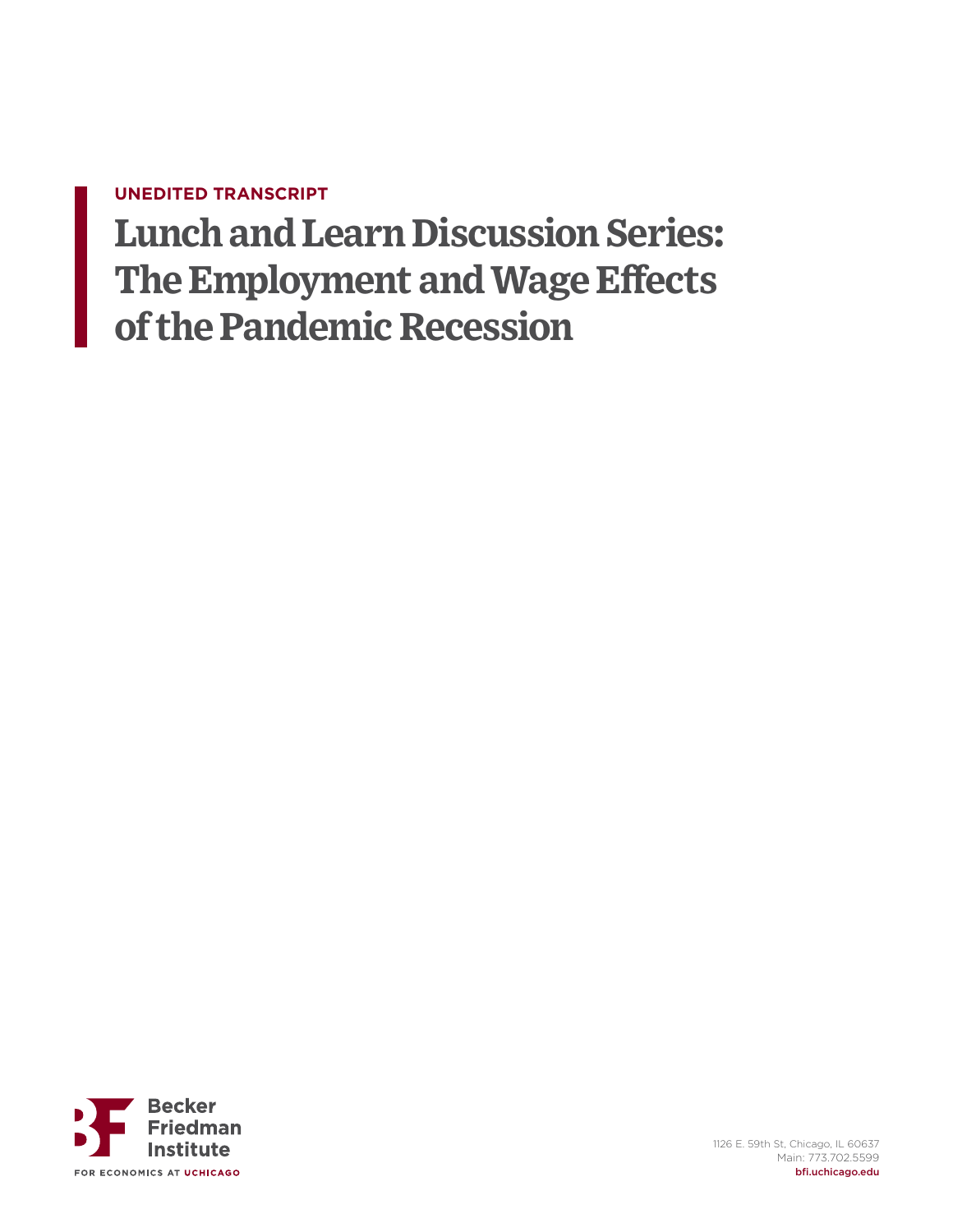## **Lunch and Learn Discussion Series: The Employment and Wage Effects of the Pandemic Recession**

KAREN ANDERSON: Thank you for joining today's lunch and learn discussion series, which showcases University of Chicago Economists, discussing research relating to key events of the day. My name is Karen Anderson. And I'm the Senior Director of Policy and Communications for the Becker Friedman Institute for Economics, or BFI.

I'm going to quickly step in for our Director, Michael Greenstone, who is scheduled to give welcoming remarks but has gotten a little bit held up. We have a very tight agenda today. So we're just going to start without him.

It's my pleasure to introduce today's presenter, who I have the pleasure of working very closely with. Erik Hurst is the Frank P. And Marianne R. Diassi Distinguished Service Professor of Economics at the Booth School of Business. He also serves as Deputy Director of BFI. Erik's work lies in the intersection of macroeconomics, labor economics, and urban economics.

Most recently, his research has focused on measuring the changes in the US labor market during the early stages of this pandemic economics. And that's what we're going to hear about today. We have a packed agenda for the next hour. Erik's going to give an overview of his new working paper, "The US Labor Market During the Beginning of the Pandemic Recession". If you haven't read the paper yet, there's a link on your screen. And you can just download it while we're talking.

I'm going to ask him a few questions after that. And then we're going to open up the program to Q&A. At anytime during today's program, go to the Q&A box at the bottom of your screen. And you can start sending in questions. So without further delay, we'll turn the program over to Erik, and we appreciate you joining us today.

ERIK HURST: Thank you, Karen. It's good to be here. I know there's a large crowd watching online. Many of them are students from the College, and the MBA program, and the Harris School, and the Law School, and our alumni. And you've seen the Becker Friedman Institute put these types events on in the past, often in person.

We call them Becker brown bags or Friedman forums. And so today, I'm going to try to give you a little bit of sense of some of the research I'm doing. And then we could get into some broader issues of how the labor market, we think, will evolve going forward. So what we do and what I'm going to do today and what we do in the paper is we use data from ADP.

And ADP is the largest payroll processing company in the United States. And so what it does is it has individual data for about 26 million individuals about their labor market attachment. So we're going to measure everything that's on a paycheck.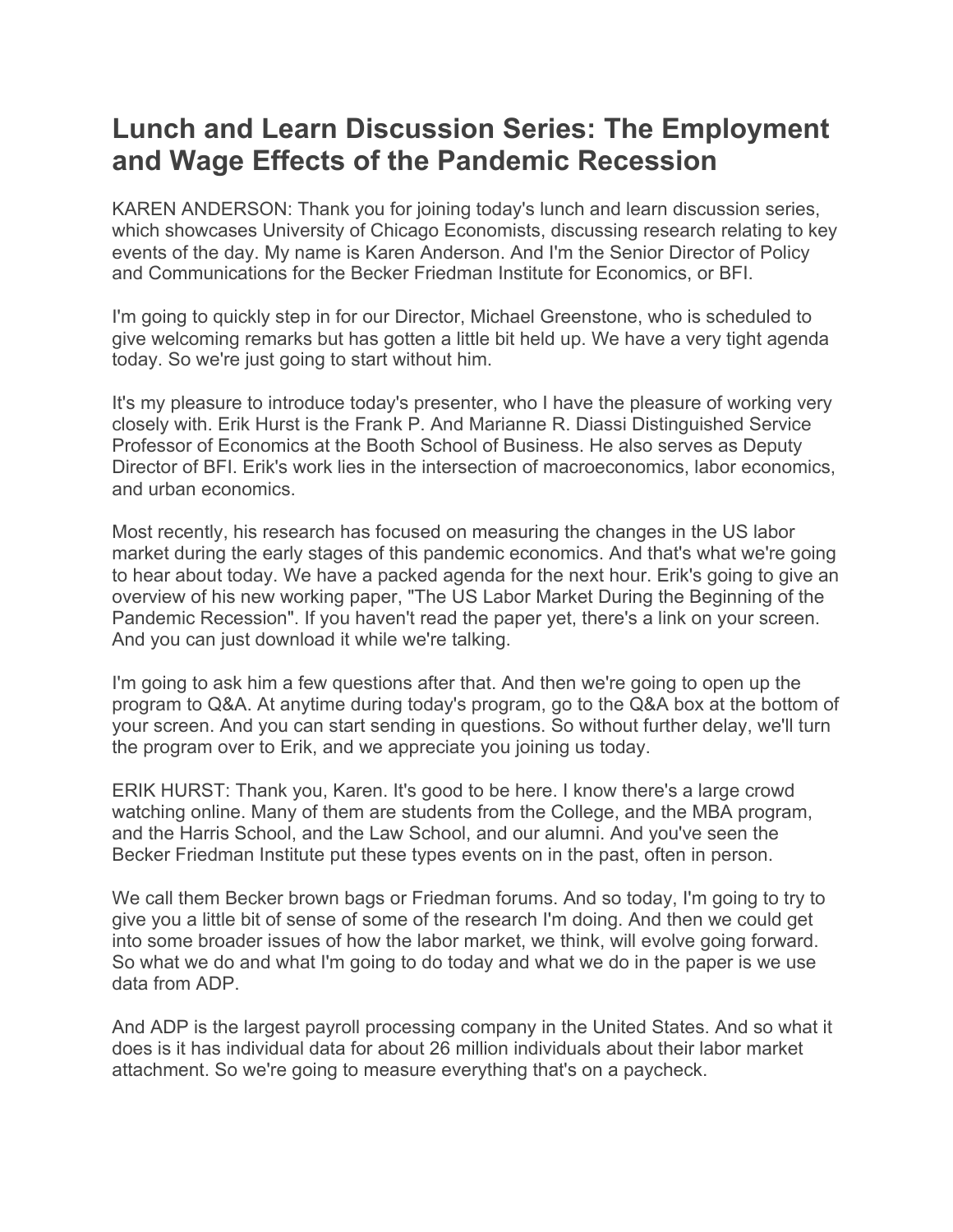And so this is one-sixth of the US labor market that we could then see the evolution of what is happening to employment in the aggregate economy, and disaggregated levels by different groups, gender, wage, parts in the wage distribution, sector, firm size. We're going to be able to measure how wages are evolving, how our work is evolving, whether businesses are shutting down, and then when those shutdowned businesses are reentering. And when they're re-entering, are they bringing back the same workers? And then we'll be able to see employment responses as states close and open to see what type of effect does closing and opening have on the employment market.

So our goal with the paper is to use this data as a taxonomy of the labor market during the last few months in the United States. And the benefit of this data, relative to other data that the BLS puts out, are a couple. One is it's scale. Again, we have 26 million workers. That's about one-sixth of the US workforce.

It is representative of firm size and industry and workers. And we've shown this in some of our other work. But the large samples and high frequency analysis-- what do I mean by high frequency? We can measure paychecks at the weekly level.

And so if you want to start doing cross-state variation for when states open and close, weeks matter. And so the government statistics are going to be [AUDIO OUT] measure things one week per month. But sometimes, you miss some of the high frequency changes when things are moving so fast.

Data that links employees to employers, so I could see what happens to the firm. And then I could see what happens to the workers. And so, in much of the government's studies, you can't see whether he's given firm is bringing back the same workers. And so if we want to really think about worker recall, this data is well suited for that.

And the data has administrative records on wages. And having data on wages that are free from measurement error is allowing us to really get in to see who has wage cuts and who has wage gains during the recession. So the data is going to be beneficial on many margins. But these are the ones I want to highlight today.

OK, so let's just get in. I'm going to show you a few pictures before we go back to Karen and we have some discussions. So the first thing I'm going to show you is just what happens to employment in the United States since mid-February.

So every picture I show you from now on is going to be anchored at February 15 levels. And so the numbers on the vertical axis are going to be percent declines relative to February. And so a number like 0.9 means we are 10% below in terms of employment relative to where we were in mid-February.

So this picture has two lines on it. The data in ADP allow me to measure two things that are distinct from each other but economically important. The solid line is going to be how many workers are paid within this ADP data set. The dash line is how many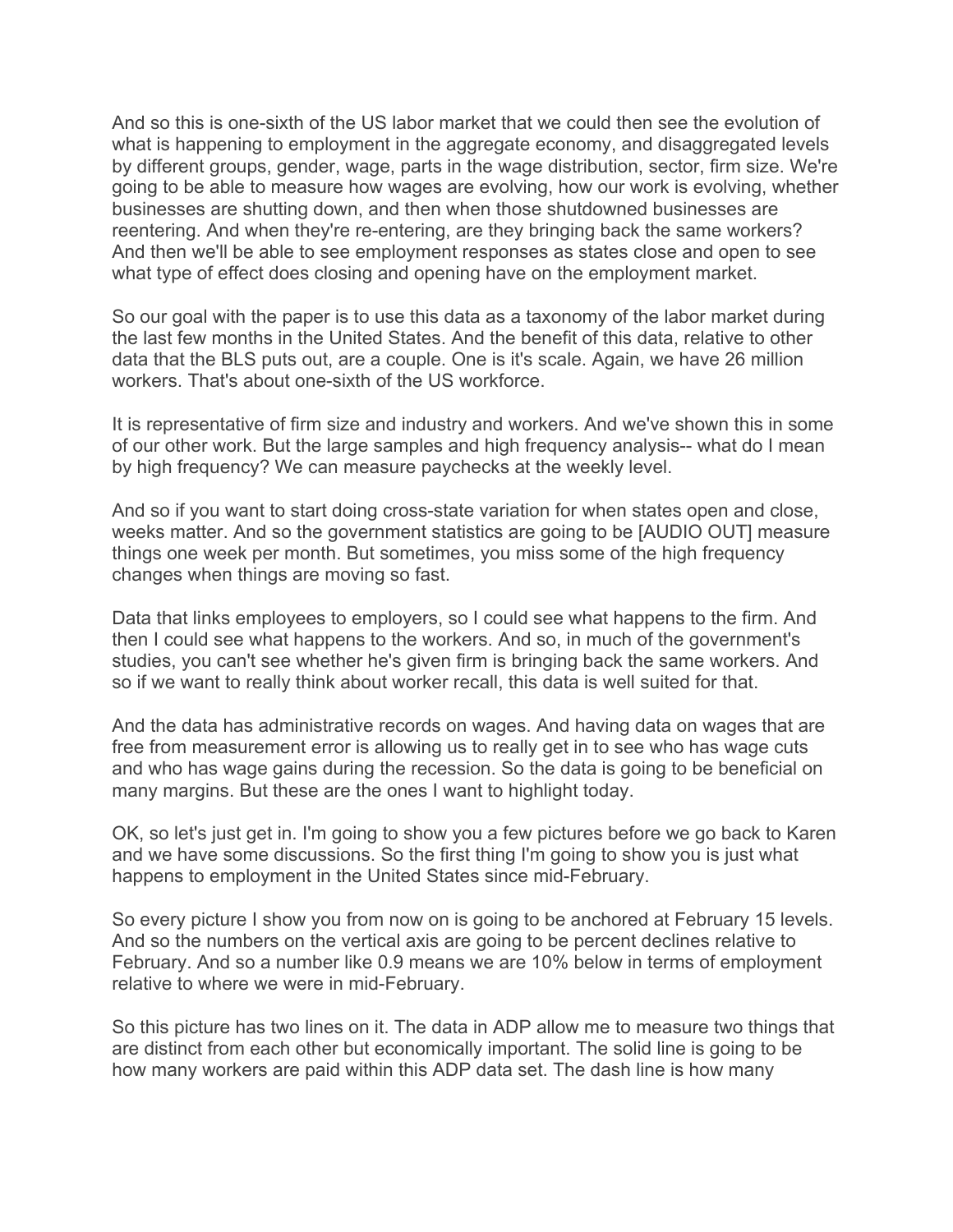workers are on the firm's payroll system. And we're going to call those active employees.

The difference between the two is going to be, at least from the firm's perspective, how many workers they have temporarily laid off. They're not paying them. But they are still on the payroll system, maybe with the expectation that they will be recalled going forward.

I'm going to focus most of my attention on paid employment because that's what's going to touch the workers. Do the workers have a job? And are they getting paid? And the trough of the employment declines occurred in late April so far in our data.

And by late April, we were 21% in terms of employment. Again, one out of five workers who were working in February were not working in late April. And if we put those into numbers of people, that is about 26 and 1/2 million jobs went away between early February, mid-February, and late April.

And since that time, paid employment has rebounded by about 7 million jobs. And so I'm going to just pause for one second. Then I'll show you a couple other results.

But this 26 million jobs, slightly higher than what the BLS has gotten from their numbers. So the BLS, remember, measures-- the US Bureau of Labor Statistics is going to measure employment gains in the second week of each month, so February 11-ish, February 9-ish. So if we compare those periods to each other, we're getting roughly similar numbers.

And importantly, the May 9, the May 16 period, which was last month's jobs numbers, was about 3 million jobs the BLS said we added. And those same 3 million jobs is what the number we get, OK?

And we're going to see for tomorrow, those numbers were through the end of May. Their numbers are going to be through early June. We're going to expect them to add another 3 to 4 million jobs just in tomorrow's report based upon the ADP's number.

OK, so I'm going to show you a couple other pictures. And then I'm going to show you some of the strength today. This is all descriptive. Some of this you know. So now, I'm going to take a look at firms that had certain numbers of employees in mid-February.

So I'm going to look at firms with less than 50 workers, firms with 50 to 500 workers, and firms with more than 500 workers. And then this shows you how much employment has moved, again, in percent deviations relative from mid-February for each of the groups. And then, guys, I want you to focus your eyes on the black line.

And so the black line shows that, in small businesses, employment has fallen by 28% relative to mid-February. That is a staggering amount. One in four workers who worked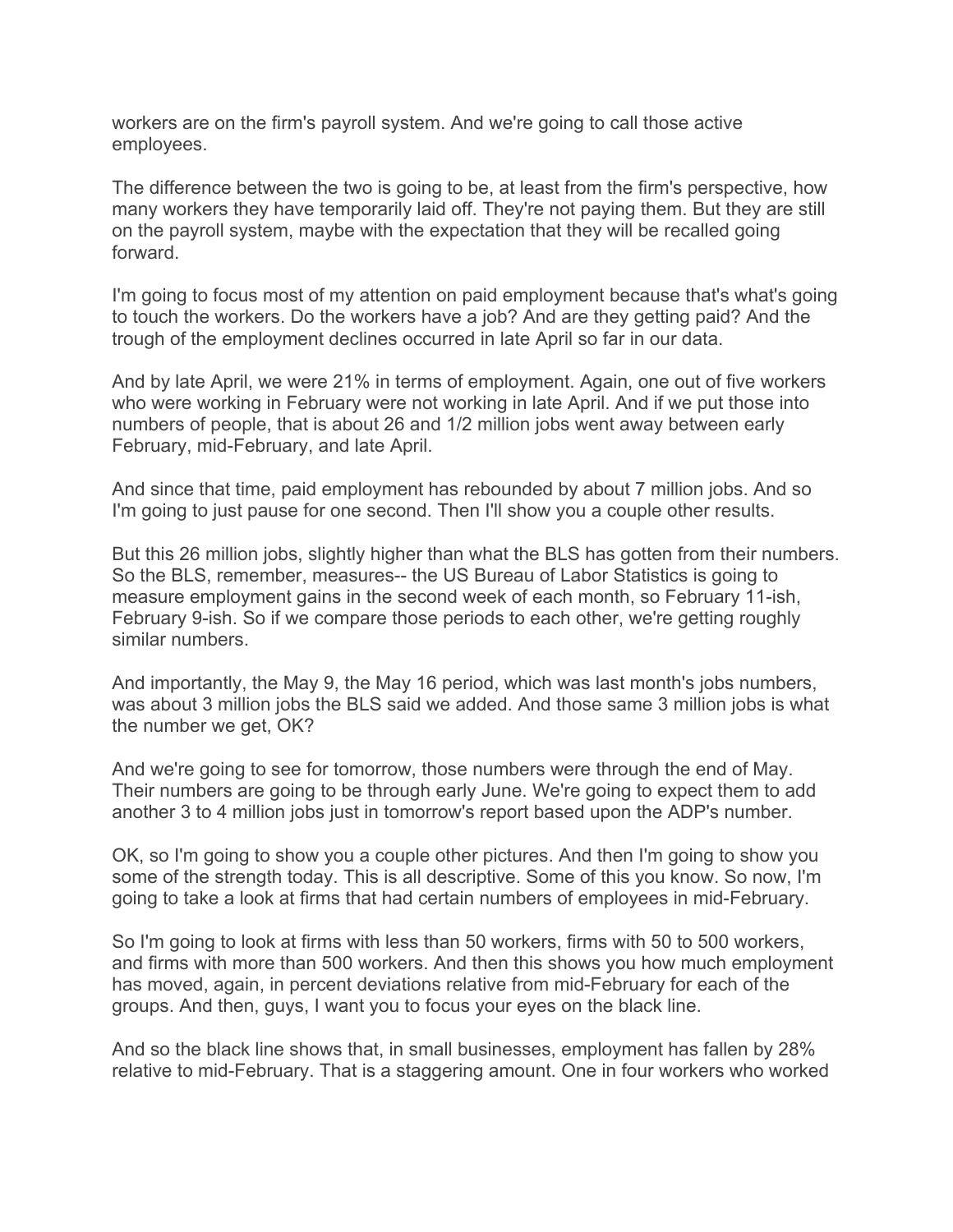in a firm with less than 50 employees lost their jobs through the end of February, relative to mid-March.

But then I also want you to notice many of those jobs have started coming back in the last month. So now, all firms of all sizes are down about 15%, 16% relative to mid-February. Now, a couple of things-- 15% to 16% down relative to February is historically large.

So in the Great Recession, which was the worst recession we had in the US history since the Great Depression, we lost 7% of employment. So a 15% decline is still double the employment losses during the Great Recession. But small firms, some of them are starting to reopen.

And I'll show you this a little bit later. But this is going to correspond with many of the states reopening things like nail salons, and restaurants, and gyms. As states are starting to reopen, those closures were really hitting small businesses. And now, they're coming back in terms of employment levels.

OK, there's a lot of numbers on this table. I don't want to highlight too much. But what this is is big industries and where those industries saw employment declines through late February and, again, through late May. And I just want to highlight a couple of things.

The industries for which the employment declines were the largest were the ones you would expect-- arts and entertainment, food services, retail trade, other services. The other services are going to include things like the nail salons and the barber shops.

And employment in those industries fell by between 25% and 50% through late February. That is massive. You're starting to see some rebound now in those industries between late February and late May. All the numbers get smaller in the right column.

And so some of the gains are coming back in these industries. But they're still way below where they were in February. And I want to compare that with some other industries that have also saw large gains. Manufacturing, and construction, and health care all are starting to get some rebound in employment over the last few months.

But some sectors like transportation, we're still not flying. We're still not taking Ubers. Educational services, schools still aren't opening. You're not seeing the employment rebound occurring in these sectors like other sectors.

But it all makes sense to you. It's all in the background. These are things that you should see. But this is the data behind that.

All of that was descriptive. oh, I have two more descriptive statistics. And then I'm going to show you some other things before. I could show you the same patterns by gender. And then the next part, I want to show you by parts in the wage distribution.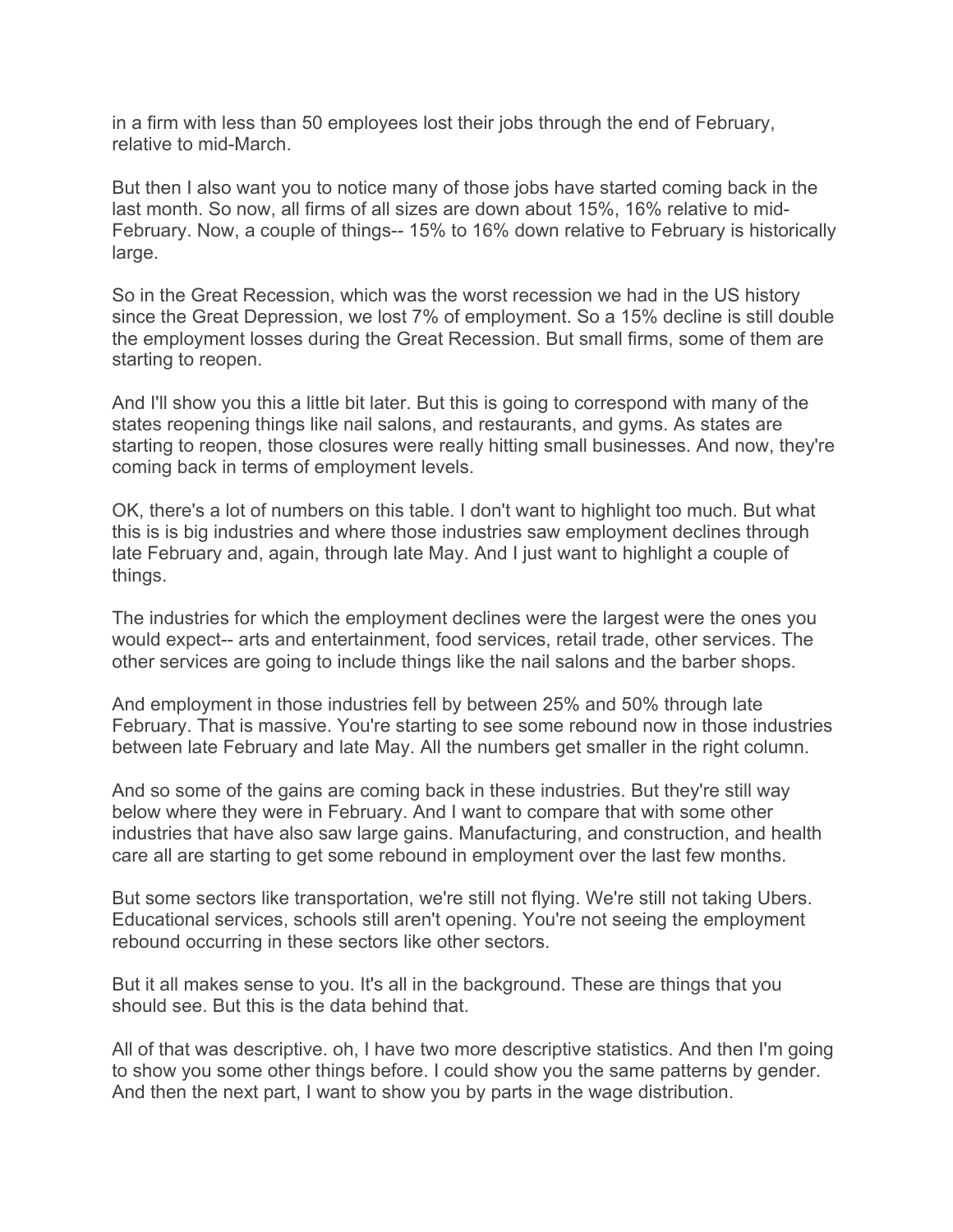The decline in employment, pulling over all industries and all firm sizes, for women is in the red and for men is in black. And you could see declines in employment were larger for women over this recession. And the rebound has been smaller for women. And you might conjecture that some of that differential decline between men and women is due to the fact that women are in sectors more prevalently in things like restaurants in service sectors relative to men.

But when we condition on sector, only about one percentage point of this five percentage point gap in the last month-- or the last week of our data is due to industry differences across men and women. So it's saying, even within these industries, women are declining in their employment more than men. So the story that it's all industry composition just isn't borne out in the data.

It explains some of the story. But the overwhelming majority of it is occurring within industry. And why that is we're not sure. There's conjectures. Maybe things like child care demands are changing, and those are hitting women more than men. We don't have data on that. But that might be a conjecture for this pattern.

This next picture is the one that tends to get quoted most in the newspapers, which is the employment declines by workers at different initial wages. So suppose in mid-February, we group workers by which quintile of the wage distribution they're in. The bottom quintile, those are people earning like \$14 an hour or less. The top quintile, those are people earning \$35 an hour or more.

And look at what happened to their employment declines over this time period. And the employment declines for those at the bottom of the distribution were massive relative to the top of the distribution. In almost one-third of all workers in the bottom quintile of the wage distribution lost their job.

We're not getting paid. So they either lost their job or on temporary layoff through late April. That is massive. And then the rebound, while has occurred, had been only modest during this time period.

So as of late May, mid-May, we're talking about employment for the bottom quintile being down 30% relative to February, where the top quintile was down 5%. Huge differences during this time period.

OK, so those are the descriptive stuff. Now, let me talk to you a little bit more about business closures, re-entries, and recalls, which is going to be important when we start thinking about the persistent effects of this recession and whether it is destroying sorts of capital in the industry-- in the economy. So what I'm showing you now is a orthogonal of the business closures. I'm going to take a look at continuing firms in the red line and all firms, which I already showed you in the black line, and ask how much employment decline was in continuing firms.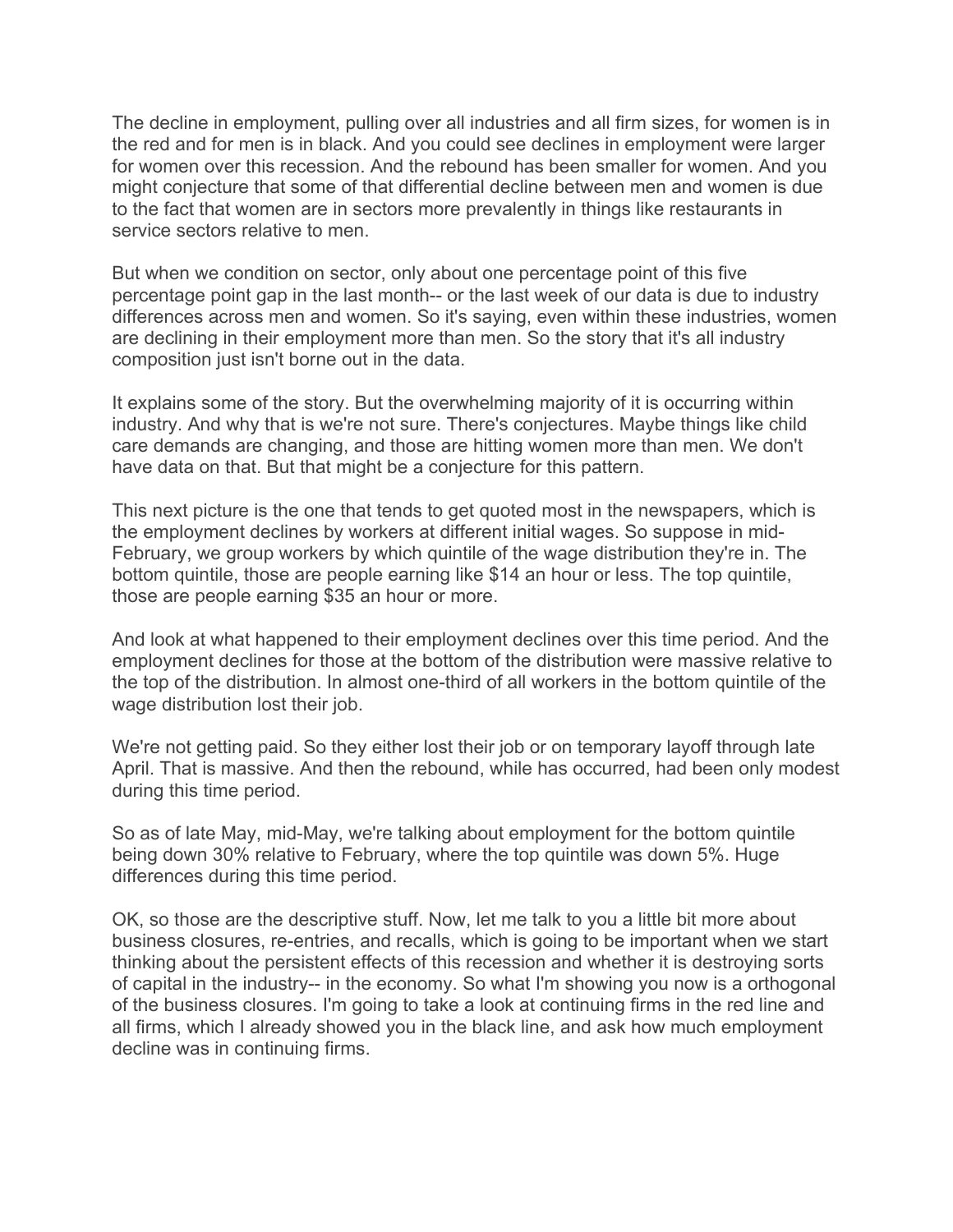And you could see, even firms that didn't shut down, there was a massive amount of employment decline. And I'll go even further-- and I'll tell you this on the next slide or so- - the bulk of all employment decline was not due to firm shut down. It was due to existing firms, continuing firms, using payroll.

And so in this time period, I just want to highlight this because it gets lost in the discussion. What I'm showing you here is, again, for that sample of continuing firms, by firm size, so each color is a different firm size, look at each those firms, how much their employment has changed from mid-February to late May, and then put them in a distribution, the bottom 10%, the 20th percentile, the 30th percentile, and such.

And see what employment decline has occurred or employment increase has occurred at what parts of the distribution. And the key thing I want you to focus your eyes on are two things. One, if you start looking at the 60th percentile and above, that means at least 40% of businesses, small and big, didn't shed more than 5% or 6% of their employment.

If they contracted, it was by a small amount. And about 10% of them actually grew, 10- 20% of them actually grew. So during the pandemic, some firms are still growing. Not many, but there are some growth occurring.

However, most firms-- you take a look at the 60th percentile and below, most firms are doing some sort of meaningful contraction. And some firms are contracting by a lot even though they're continuing. What does that mean?

It means these firms kept some people on payroll. So suppose you have a 500 employee firm, you might have laid off 490 some of them. But you kept five, six, seven of them around maybe to security in the building or janitorial services or a manager who's doing bookkeeping. But some firms are, essentially, cutting down-- is shutting down even among continuing firms.

And then if we were going to do a decomposition of how much of the employment decline through late February-- that's the top-- and through late April-- that's a top- through late May. So the growth that has occurred from late April to late May, how much of it was due to continuing firms and firms that are exiting?

And what you see is about 25% to 30% of employment declines through late April was in firms that have actually shut down. So shutdown is important, but about 80% of the decline is coming from continuing firms. In terms of growth rates from late April through late May, about 1/3 of all of the employment gains were from firms reopening. These are firms that shut down, stopped paying their workers for a period of time, and now have come back.

OK, so in the boom-- boom is a strong word-- in the slight employment rebound that we've seen from late April through late May, re-entry of firms is playing a meaningful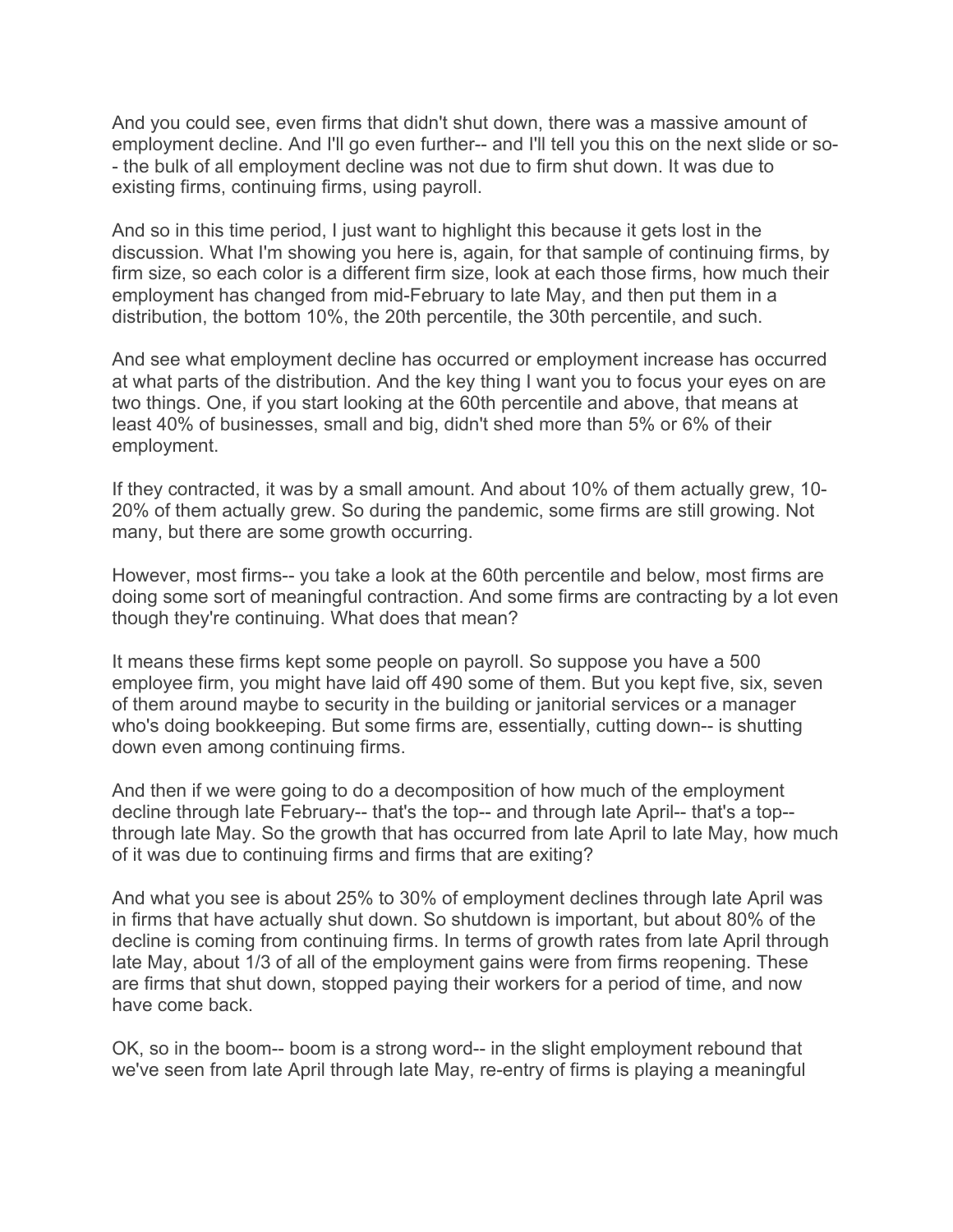role in some of those gains. Let me just kind of highlight a couple more things, and then I'm going to turn it over to questions from Karen.

So when these firms re-enter, what does their employment look like relative to February? So on the x-axis, what you're getting is for a re-entering firm, a firm that was there, shut down, and has come back, what is their current employment in late May relative to early February? So a number like 0.5 means their employment is 50% lower than it was in February. A number like one means it's back to its February levels, and a number greater than one is they're now even bigger than they were in February. So that's the x-axis.

The y-axis is how many firms are at each one of those reopening levels. So if you go to the y-axis, you go to a number like 0.5. I have a pointer in my head. You cannot see that pointer, but I'm going to 0.5 on the y-axis. If you go over to the blue line and then go down to the x-axis, it says 50% of firms are coming back at a level that is about 25% as big as it was in mid-February. And if we took the mean of this distribution, that says the mean firm that is re-entering is about 40% as big as they were in mid-February.

So firms are coming back, but they're coming back at a much smaller level. Again, your restaurant is opening, but it's not at the same scale that it was in mid-February. And then we could ask, why is that important? It means that these re-entering firms still have room to grow when the economy eventually, post-vaccine, ever gets back to full strength. These re-entering firms have plenty of room to grow to even get to their February levels.

This next picture-- again, this is my last hard-to-digest picture-- is of those employees that are back in these re-entering firms, what percentage of them were there in February? So this is a measure of firm recall. And so on the x-axis, a number like 0.8 means that of the employees in late May, for these re-entering firms, 80% of them were there in February.

So basically, 80% of the workers have been recalled. And if you go to the median of this distribution-- 0.5 on the y-axis-- and go over to the blue line, it's basically saying 95% of all employment in a median re-entering firm is coming from employee recall. So employee recall is the predominant way firms are adding employment after they reopen.

So again, firms are reopening and bringing back some of the same workers. We'll talk about that with Karen a little bit later on about why that might be important for the economy as a whole. But it is a strong feature of the data. OK, I'm going to show you one or two pictures on wages, and then I want to show you some stuff on states reopening and then we'll go to the question.

So let me show you some wage stuff. So this is a picture that you might see in the newspaper sometimes. So the black line is what is the average wage of a worker who is working over periods of time. And so that black line is going up during the pandemic,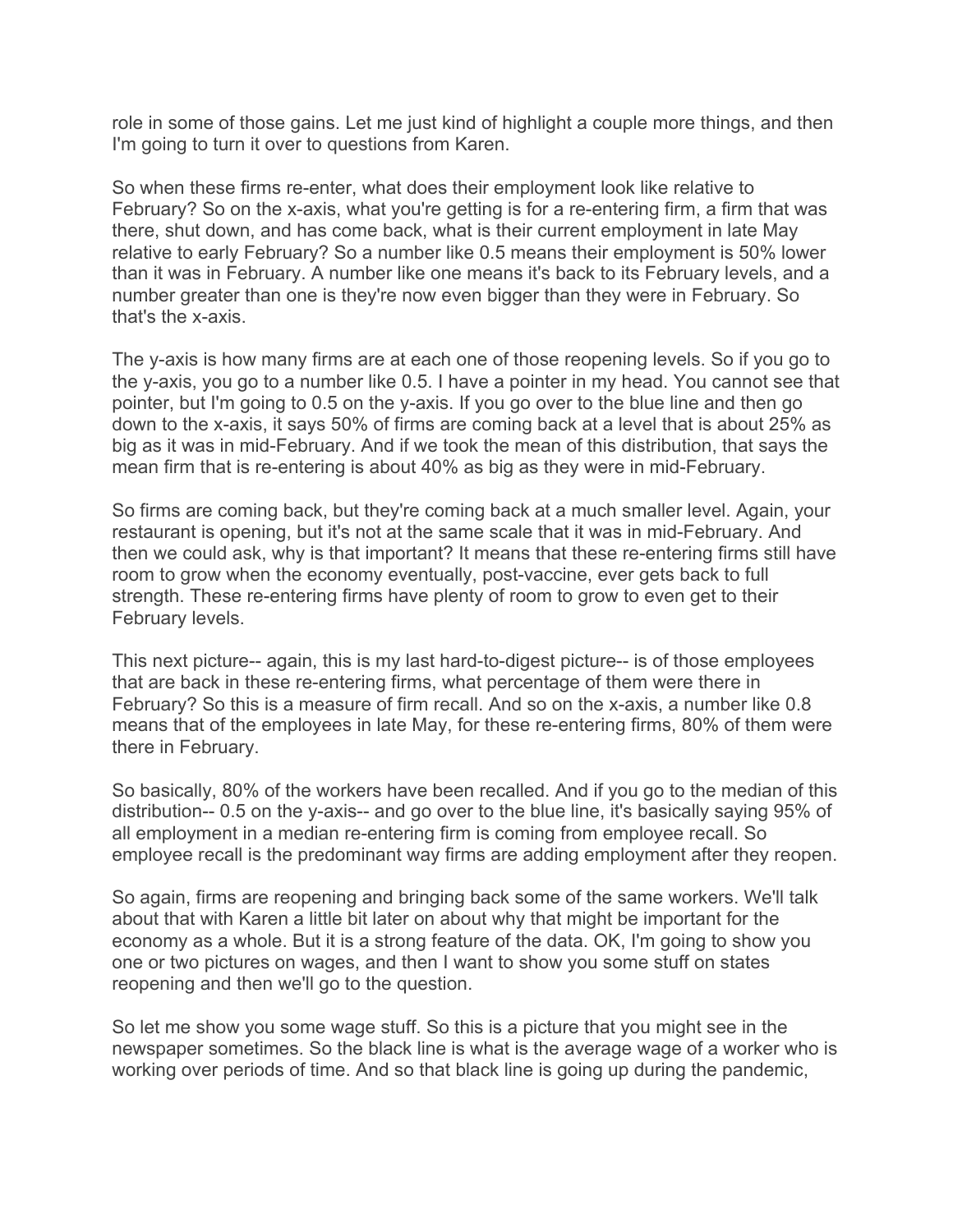and you're saying, what? The average wages of workers are rising during the pandemic? That black line going up is all due for what we call selection effects.

What does that mean? It means the bottom of the wage distribution is no longer working. I've already showed you that before. So by taking away the bottom of the distribution disproportionately, relative to the top, low-wage workers stopped working, so they're no longer in the sample. That's rising average wages.

So what we can do, and that's the red line, is we can follow the wages of a given worker over time, and the wages of a given worker over time haven't been increasing at all. And so all of that increase in wages for the average worker in the economy is due to what we call the composition effect, the selection effect, that these low-wage workers are no longer working.

If anything, for a given worker, the red line, you could see it was rising from February to March. It's going up a little. Why? Because in good times, all of us are getting raises. Not all of us, but some of us are getting raises over periods of time, and the wages should be trending up. And you can see that has flattened in the recent period. We're not seeing average wages in the economy move at all for a worker who stays on the job.

And so we could then decompose for workers who we expect, given the past data, should be getting a wage increase, what is happening to their wages. What do I mean by workers who should be getting a wage increase? Most firms, including mine at the University of Chicago, adjust wages of their workers once a year. We get our wage increases in July. Some firms do it in March. Others do it in September.

So using our historical data, we take a look at which firms usually adjust their wages in March, April, or May, based upon past data. And the dark blue line is what they did last year. And so the dark blue line tells us that last year, these firms that adjusted their wages in March, April, and May historically, 75% of them had wage change. 25% of them had no wage change or a wage freeze.

So panel A is measuring wage freeze. Panel B is measuring who gets a wage cut. And essentially, none of them got a wage cut in last year. And so of those 25% of workers who got a freeze, none of them got a cut. That meant 75% of workers got a wage increase during their normally-scheduled months in March, April, May of last year.

The light blue lines or what happens this year, and so let me start with panel B and then I'll go to panel A. So in panel B, this year, 11% and change of workers actually got a wage cut this year during March, April, and May. So not only are firms laying off workers, for those who remain, wage cuts are far more common now than they were in the past.

And if we go further, how many of them are getting a wage freeze? Nearly half of them are getting a wage freeze this year. So if half of them are getting a wage freeze, 11% or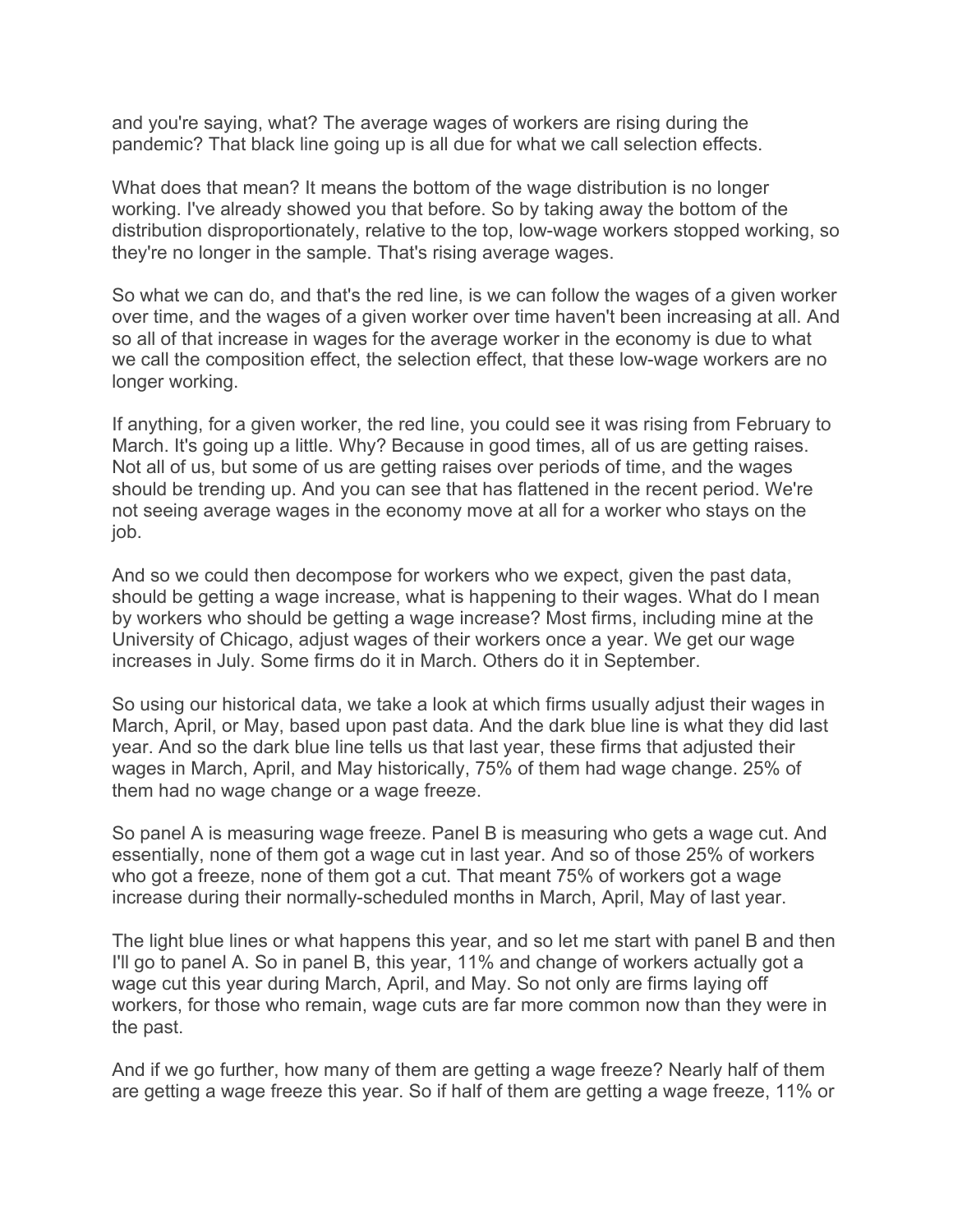so are getting a wage cut, that means only about 40% of them are getting a wage increase, where last year, it was 75%. So you could see the whole wage distribution is shifting during the pandemic, relative to last year, which we think of as a normal year in the labor market.

And if we ask where those wage cuts are coming, now I'm going to break it out by wage quintile. So first quintile means the poorest workers, the lowest-wage workers. The fifth quintile means the highest-wage workers, now in panel B. And wage cuts, where are wage cuts concentrated? Wage cuts are concentrated among the high-wage workers.

So while low-wage workers are getting displaced-- losing their job, getting laid off-- highwage workers are getting wage cuts, and over 15% of them are getting a wage cut. We're focusing a lot on the employment in the newspaper, but the wages are also adjusting. This is one of the advantages of the ADP data is we can actually look in detail at what's happening to the wage distribution.

OK, last question then I'm going to turn it over to Karen. So there's a lot of discussion in the news about how much our state closures deterring firm employment. And the answer, it has to be some. But the question we want to think about is, is it a lot or is it a little? Now, you're going to see lots of people do this now in academic research and then conveyed to you in the newspaper about comparing states that opened early and opened late, in terms of their employment decline. And I just want to make a few caveats on that, and then I'm going to show you a picture.

First, we have to keep in mind, in most states, essential businesses were kept open, and the definition of essential businesses was broad. Often, that included most manufacturing and construction and things like finance and some retail, like grocery stores, and we know some medical. So a lot of employment wasn't shut down. And I do have to keep that in mind because most of this cross-state variation might be in sectors where there's not much variation because all these states kept open these kind of sectors.

The second thing that I want to kind of focus on is the last point on this thing, and I want to show you some data on this. When states reopen, they don't do so randomly. Most they had when health metrics got to a certain level, we'll start reopening.

Now, why is that important? When we're trying to think about confounding how much of employment variation across states is due to some constraint on whether businesses could open or whether how much employment differences across states are due to the fact that health factors are different across states and health affects whether we want to go to a restaurant or not. If we all get a high chance of getting sick, we're not going to go to a restaurant, whether the state is open or not. And I'm saying, most of that variation is confounded when we use cross-state variation. And let me just show you one picture that kind of summarizes this, and then I'll conclude.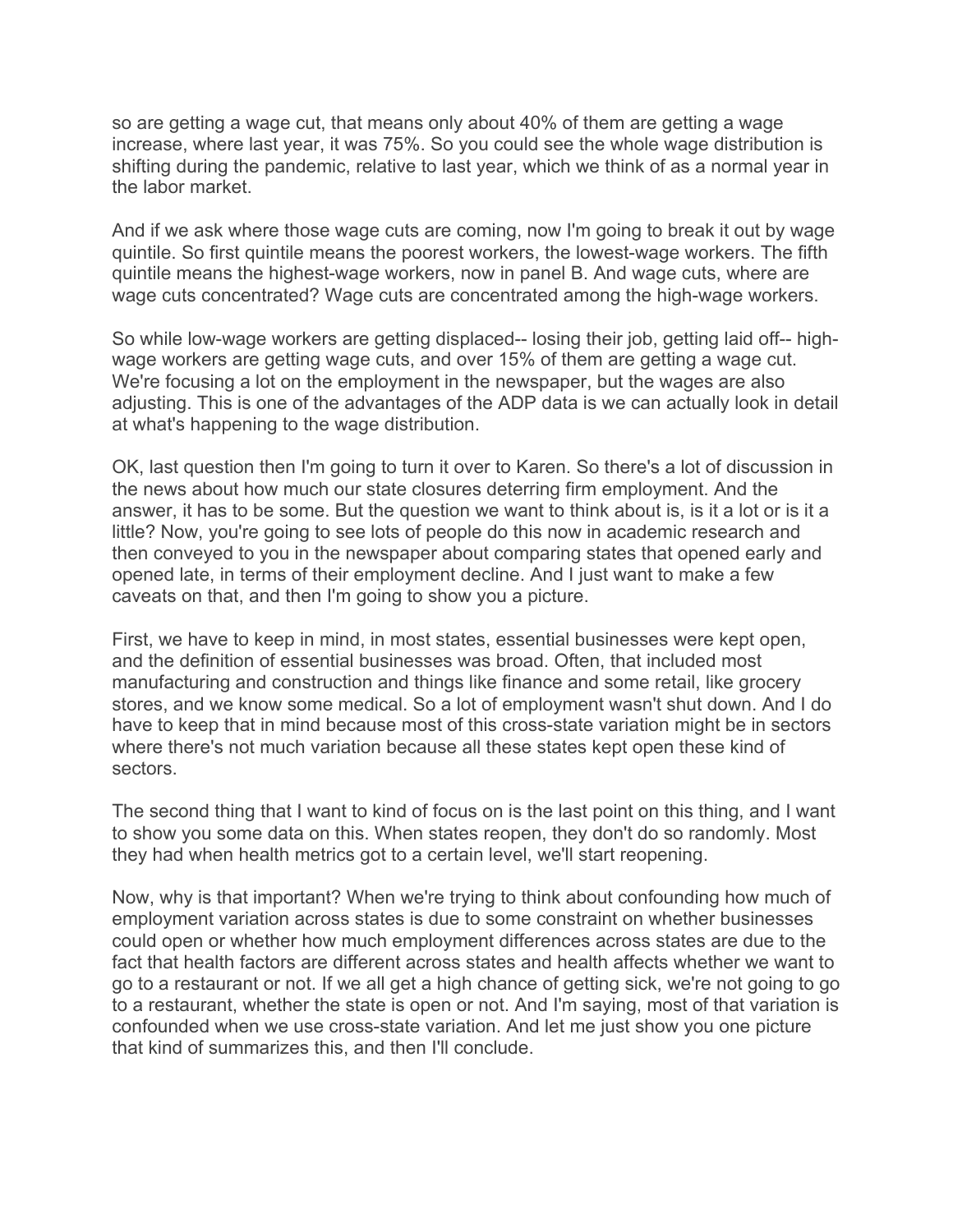So what this picture is is employment in the ADP data in one sector, the restaurant and hotel sector. And you have two lines here. The dark line, the black line, is going to be for states that opened late. What do I mean by opened late? These are states like Illinois and Pennsylvania and Virginia and Washington that started relaxing restrictions on restaurants in late May. In the dashed blue line is large states that relaxed their restrictions on restaurants in late April-- Florida, Georgia, Texas.

A couple of things, these states were trending nearly identical in the pre-period. Second, after the states had opened restaurants, you saw restaurant employment go up. So opening, mechanically, has an effect on unemployment. But the thing I want you to focus on, even in Florida, Georgia, and Texas, employment in these sectors is still 40% below where it was in February. So opening is not the panacea to get employment back to its initial level.

And then the last thing I want to say, even in the states that didn't open, you saw a trend in employment occurring prior to their opening. And why is that? Because health conditions were improving, and people like me, hanging out in Illinois, might have ventured out of my house to get takeout a little bit more than I did in the past. Now, I'm still way below where I was, but the fact is, disease conditions are going to interact with states opening or closing or not.

And I'll list conjecture, and then we'll conclude and then turn it over to Karen. These blue states, even if they stay open, I'm imagining employment might not be rising much going forward. Why? Because in Florida and Georgia and Texas, the disease component is still ramping up. And even if the states stay open, people may choose not to go to this sector to mitigate their risk of disease. And so you need to keep these in perspective when we're doing these types or policies.

OK, so here's a summary, unprecedented paid employment decline at the start of the recession, concentrated among low-wage workers, women, small firms. Employment has increased meaningfully during May by about 7 million workers, but we're still down 20 million, relative to the start of the recession. There are selection effects when we look at average wage increases. Wages are going up in the economy but as an average, only because the bottom of the distribution is no longer working. And if we look at an individual worker, we're not seeing wage increases. And if anything, we're seeing wage freezes and wage cuts.

Firm shutdown is important, but some firms are beginning to re-enter. And I didn't show you this, growing businesses are mostly recalling previous employees, so a lot of people are getting recalled. And not surprisingly, employment increases when states reopen, but those employment effects are small, relative to the changes in employment in the sectors that are there.

That's all I got. Karen, I'm in your hands. You could take it over from now. At this point, I usually look at the audience, and they basically say, man, that was amazing. But I can't see it in their eyes right now, so I'm going to trust you to lead me for me here.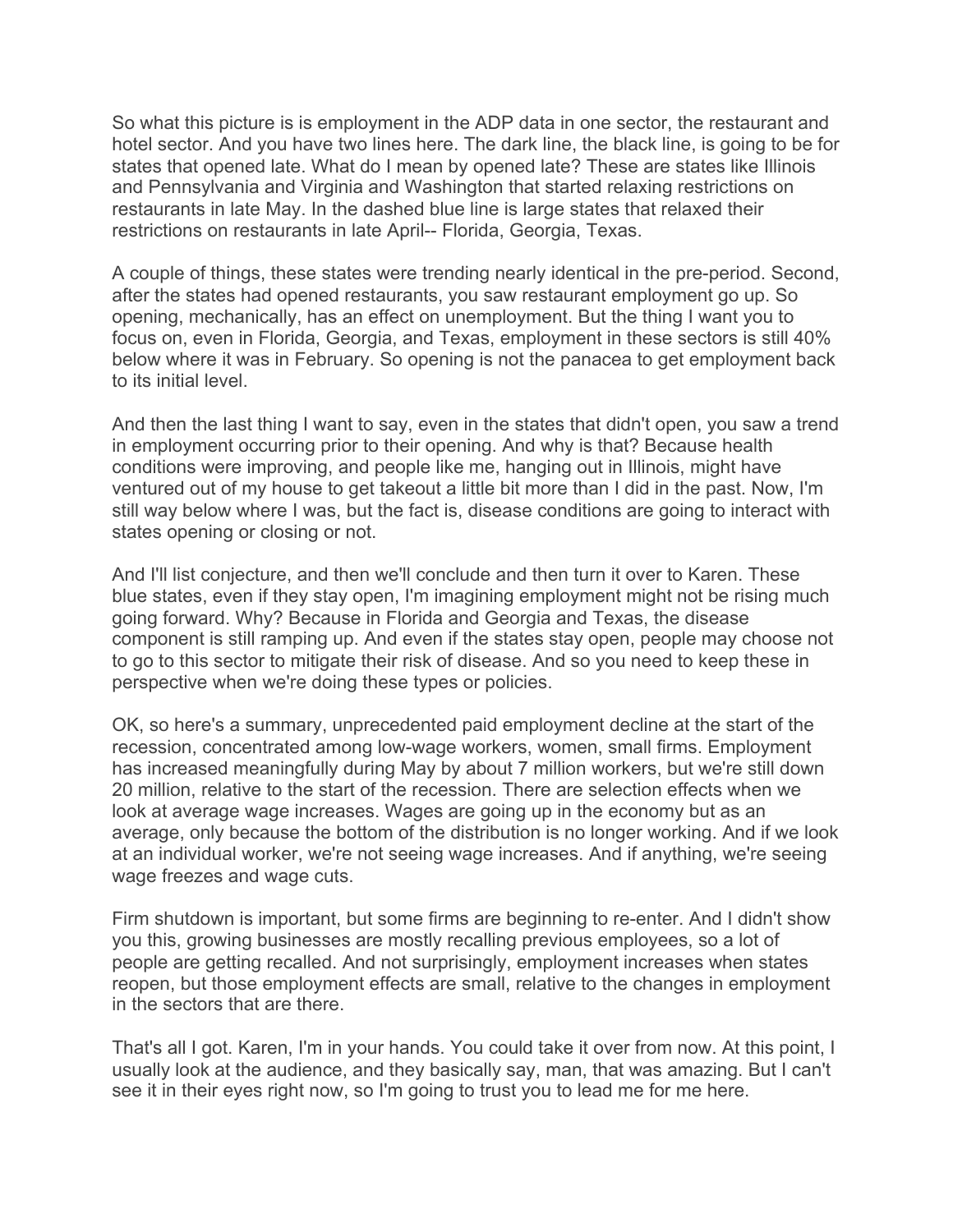KAREN ANDERSON: Well, Erik, I am going to say it, that was amazing. You gave us a lot to process. For everyone in the audience who enjoyed that slide deck, we're going to post it, and we'll circulate it so you can certainly have a copy of it later today. And again, you can download Erik's paper. And he has a couple of great podcast episodes, and you can find those links if you want to hear more about this.

Just as a reminder to everybody, there's a Q&A button at the bottom of the screen. We've got some great questions coming in, and I'm going to actually incorporate a few of those with my questions because they're pretty overlapping. I think we're all thinking alike in a few areas. I just want to start piggybacking on where you left off on state reopenings.

So your research shows employment losses are greatest in those industries with a lot of social interaction-- restaurants, nail parlors, bowling alleys. So with the infection rates now on the rise in many parts of the country, we actually do see in a lot of these states, they're rolling back their reopening strategies. How do you think this is going to impact employment going forward, particularly in those industries? I assume no one here is running out to a bar or a crowded gym anytime soon.

ERIK HURST: Some are but not in the same propensity they were. And so just to kind of take one big step back, which I think will be underlying a lot of our discussion going forward, unlike many other recessions, almost all that I could think of, in those prior recessions, something was amiss with the economy in the pre-period. So think about the Great Recession. Prior to the Great Recession starting in 2004, 2005, 2006, 2007, we were building too many houses, making too many loans relative to trend, and some of that needed to be corrected during the recession.

So usually, the shock that hits the recession is some amorphous aglomoration of some thing that happened in the pre-period where things might get a little out of line. In this recession, is different. We know exactly what the shock was. It is a health shock from a virus that when caught, has extreme adverse effects, including death. And that shock, we know exactly what it is, when it started.

And the effect on that shock is going to affect demand for certain sectors, regardless of whether the state closes or not. So we're not going to expect to see restaurants and business travel and convention space and vacation rentals and a whole bunch of other sectors where we interact with people come back very quickly, if at all, until there is a vaccine. And so when states start to reopen, again, as Karen said, they're doing it because the health is bad.

The disease is running more prevalent in those areas, and so there's no doubt that employment in sectors like bars and restaurants and hair salons are going to either fall or not grow much, regardless of whether the states close or open or not. And again, the way to say it is the disease is the shock. As long as there's the disease, whether we're open or closed isn't going to have large effects on employment. It'll affect on the margin. Yeah, I don't want to mitigate. 7 million jobs is a lot of jobs. But relative to the 20 million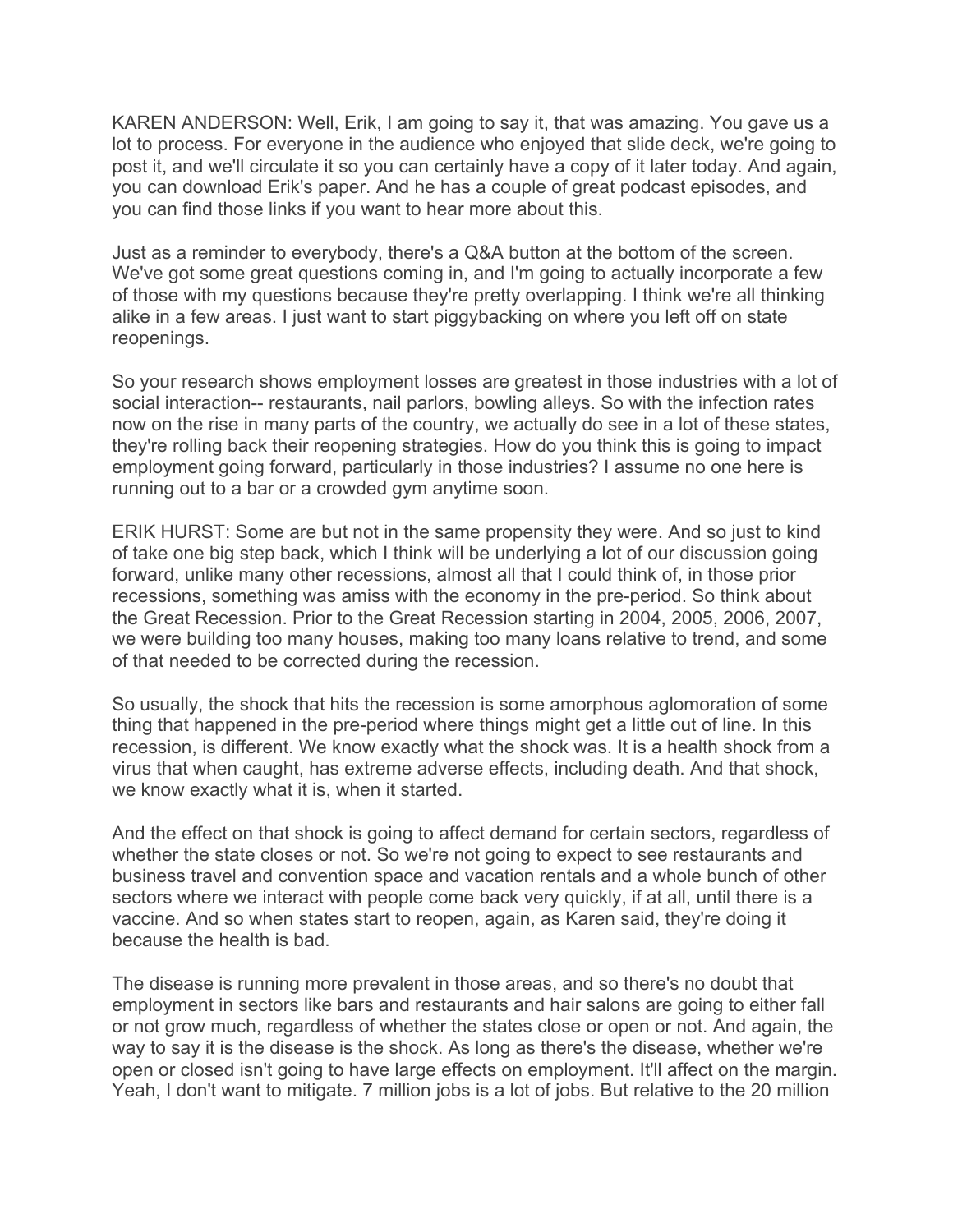that are still out there lost, we're talking small variation rather than larger variation from the reopening.

KAREN ANDERSON: Great. Well, there is a lot of interest from folks on digging in a little bit on differences in the ADP data and BLS data. One question I had, you talked about the benefits of ADP payroll data at the beginning of your presentation. So obviously, tomorrow, we're all waiting to see what Bureau of Labor Statistics puts out with employment numbers. I think a lot of people were really surprised last month with the May numbers, with the unemployment rate falling to 13.3%.

It's since been reported that BLS was having an adjustment or transition that some workers had been improperly counted as employed rather than unemployed. And presumably, that's going to be fixed for the June jobs report. So how will that adjustment affect what we see tomorrow out of BLS? And will the ADP data still be consistent, even with that potential adjustment?

ERIK HURST: So the BLS reports two sets of numbers. And so they have their jobs numbers, when they say 20 million jobs are lost, comes from a survey of firms asking them how many workers they're paying, which kind of looks like ADP. So the employment side of the BLS numbers isn't subject to that misclassification error. And I'll come back to that a second. Let me just tell you what else the data measure.

The BLS measures a household survey. And so a household survey, they call people up on the phone and say, are you working, or are you not working, are you laid off, et cetera, and those are what compute the unemployment rate. And so the classification of laid off, I still have a job but I'm not working this week, they haven't fired me, but they're not paying me is showing some of the differences of the BLS, which they're thinking about with their unemployment numbers.

The job numbers, though, from their firm survey, match very closely to job numbers in the BLS employment data set. It's not always exact because there's caveats on both. Like, the BLS historically doesn't really have to worry about firm exit with the same veracity because most times, firms aren't exiting en masse all at once, even in a recession. And so they had to make some adjustment to their firm exit margin, which we do.

We don't really have births in our data. Birth for us means starts contracting with ADP. So the BLS has some births in the background. So some firms are starting-- not many- but some firms are actually starting during the pandemic. So there's always going to be little differences between the two. But for us, the trends from our numbers in the BLS have been nearly identical. And when they said jobs went up by about 3 million, in firms survey, we had exactly the same thing.

Now, how much is unemployed versus not working versus laid off? That's the household survey, and they're fixing that. And that's why I tend not to focus so much on unemployment rate numbers versus employment change numbers. So everything I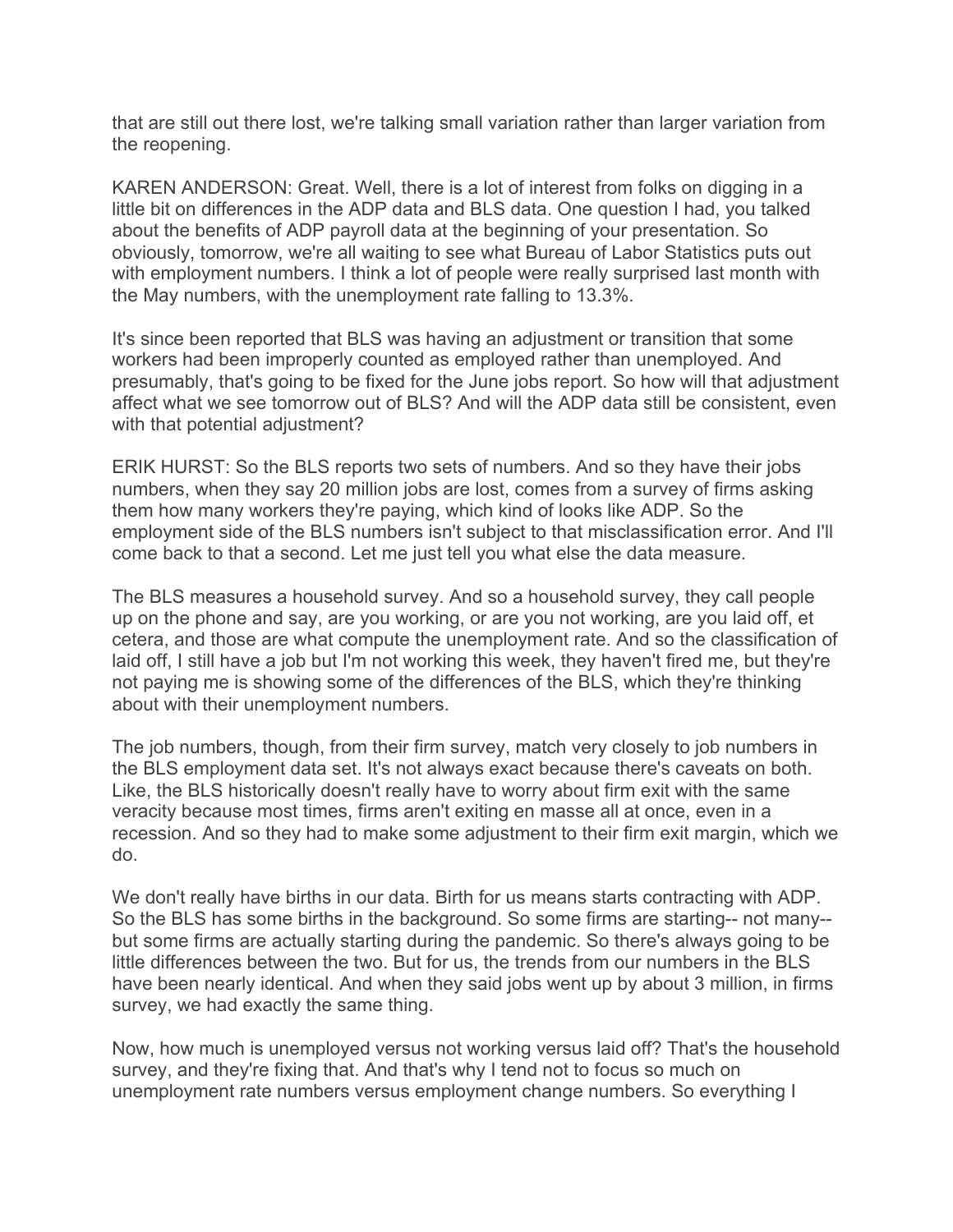showed you today was changes in employment, and I didn't try to decompose how much of that change in employment was due to people being unemployed, people not being unemployed, people being laid off. That decomposition might matter, but everything I'm measuring is in employment declines, which is more consistent with the BLS's firm survey.

KAREN ANDERSON: Great. We may come back because there are a lot of questions about ADP data, so we'll save a few of those for Q&A. Can you just talk a little bit more about what makes this pandemic recession so unique, different from previous recessions, different from the Great Recession? Has there ever been a recession where we had a government-forced shutdown of businesses? What has made this so unusual overall?

ERIK HURST: So I'm going to talk about some features of unusualness, but then we'll go back to the primitives again and think about with the shock. So one feature that is unprecedented in any recession is the speed and the magnitude of job loss over a twomonth period. So as I mentioned before, we lost about 1/5 of all employment. All people who were working, 1/5 of them stopped working between February and the end of April. In the Great Depression, two and a half years in, three years in, we had the same amount of job loss then we got more after that.

So the Great Depression actually had more, and the Great Depression was much longer, in terms of its duration. But the speed and the magnitude in which employment fell is unprecedented by every measure. And again, it blows my mind to think about, one out of five workers are losing a job over a two-month period. Again, when I say losing a job, stop getting paid. Maybe they come back, maybe they don't. That's going to be some time. But even today, we're still talking about 15% workers are still not working, relative to February, and that is twice as bad, twice as large as it was in the Great Recession, which was a massively bad recession in historical standards. So that is one defining feature of the observations we see in the labor market.

On the other side is what I said before, we know exactly what the shock is. The shock is a health shock. And as much as me and some of my colleagues like to pretend we're epidemiologists, we cannot predict when that health shock is going to mitigate, when is it going to be vaccine, when there's going to be some innovations and medical treatments that mitigate the adverse effects of the health shock. But this is 100% a health shock.

And if we had vaccine today, this moment, and we did that for the whole world, I assume we would get back to close to February levels rather quickly. The longer this goes on, the less likely that is to occur, and we could talk about that through other questions. But what makes this different is we know what the shock is. We know what will end it, but that end date is uncertain because it depends on innovations in the medical sector.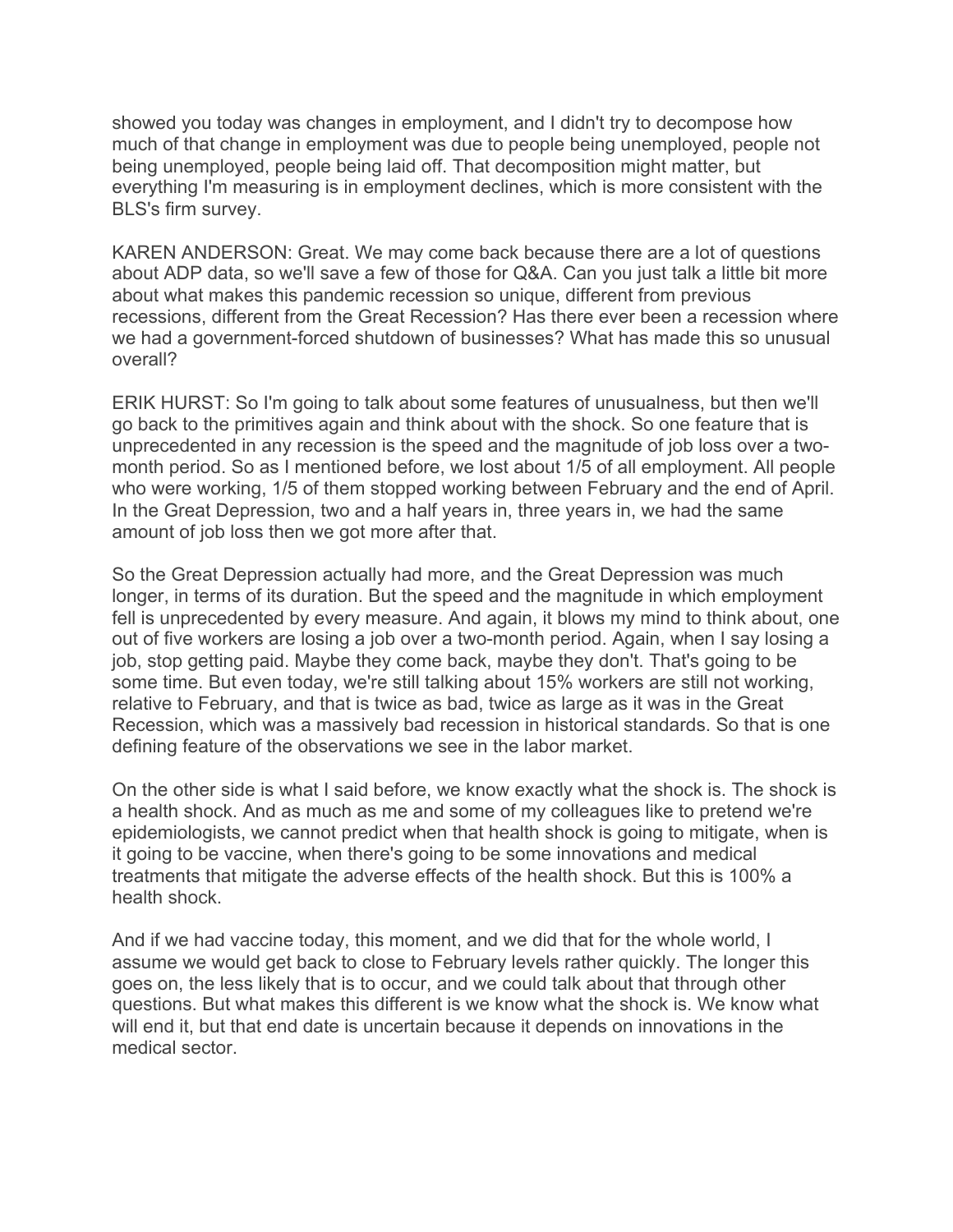KAREN ANDERSON: All right, I'm going to start pulling. We've got some great questions coming in the queue that you talked to in your presentation about employment losses being most concentrated among our least paid workers and that bottom fifth of the income distribution. A lot of folks are curious about the pandemic unemployment assistance, that \$600 federal benefit for unemployed workers under the CARE Act, which is set to expire at the end of July. Folks are really wondering how that has contributed to potentially the slow rebound with the bottom quintile of wage earners. Has it served as a disincentive for people coming back to work?

ERIK HURST: So OK, let me just kind of set the stage for some of the background. So as the unemployment benefit extension occurred, they gave a \$600 federal cap-off to some unemployed workers. And for some workers, \$600 plus their unemployment benefit is more than their salary. So there's been some speculation that that would act as a discouragement to workers coming back.

I think that is second order, third order at this period in time. And why is that? Because employment really isn't coming back that strong in any sector right now. And so suppose there's some worker out there in your restaurant industry and that worker didn't want to come back because of the short-run gains they're getting from this unemployment benefit. And there's another worker that they had that might be willing to come back.

So if there's some heterogeneity that they had and some of us want to come back and some of us don't, so the disadvantage effect affects some of us, then there's others that it might not affect. And I just don't see it as a being discouragement effect for some workers that are out there.

Now, the longer this goes on and the closer we get to full employment, the more likely I think that would be a problem. And if this was becoming extended, if the \$600 was going to last for eight months or 12 months, that could be a discouragement as well. But right now, it's set to expire this month. And so people are trading off, do you go back to your job and get a couple extra hundred dollars for a couple of months or a couple of weeks, or do you lose your job altogether? And I just don't think it's a big deal, the discouraging effect.

KAREN ANDERSON: Tacking onto that, longer term, what do you think the implications of this recession are for inequality in the United States?

ERIK HURST: OK, so there are two things on my mind. So after vaccine, so in our mind, we get vaccinated at some point in the future-- six months, nine months, 12 months hopefully in the future, the world is vaccinated, and the health shock is mitigated. How will the labor market be different? That's part one. And in the ways that it will be different, will that affect workers at different parts of the distribution?

So there's two things that are on my mind that I think both enhance inequality going forward about the differences in the labor market post-vaccine. I think the first of those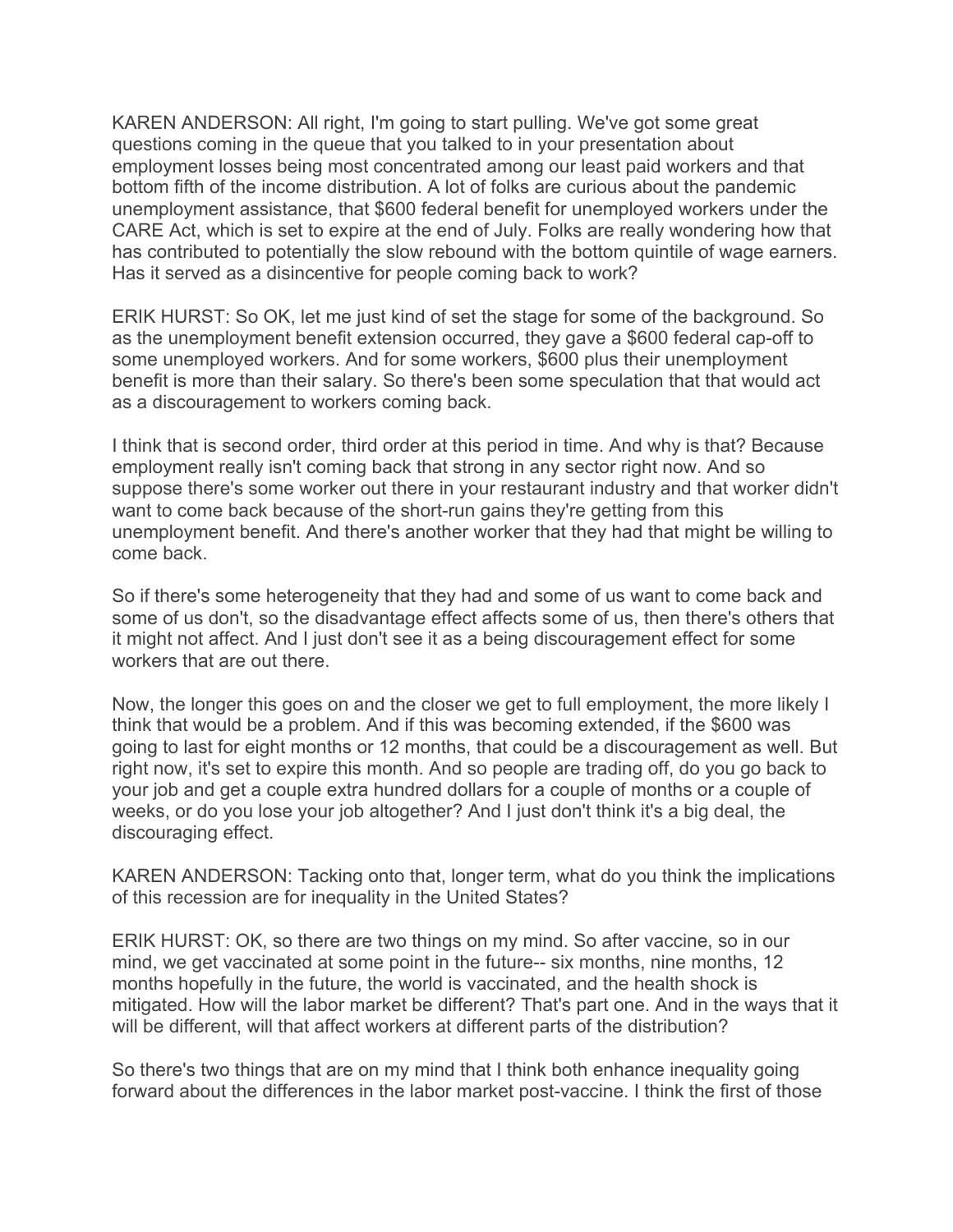is that during this time period, firms-- us-- are doing some sorts of innovation in ways that might automate certain jobs away. And so we'll talk about Zooming this in a little while, but we'll think about McDonald's.

McDonald's has been experimenting for a little while with kind of electronic kiosks to do the ordering. Instead of ordering to a person, you order to a machine. And the more machines you have, the less workers you need. And what is the benefit of the machine in a pandemic? The benefit of a machine in the pandemic, it doesn't need to be socially isolated and doesn't call in sick.

And so we're seeing firms are innovating in ways now with technology that might actually displace certain types of workers. And after the pandemic is done, those innovations are going to remain. They're not going to un-forget those innovations. And these are innovations firms have been experimenting pre-pandemic. So the pandemic is just accelerating that experimentation, and it's doing so in a way that might affect lowskilled workers.

And that is related to my second point, which is there's a large amount of industry now being created for businesses to do business with each other, not to do so in person. And so think about the business travel industry, which is a large part of our economy where people would fly across the country for work, for meetings to engage in certain types of activities. And in doing so, you support a lot of employment-- restaurants and rental car companies and airlines et cetera.

And if firms are now going to shift their business model away from some of those types of activities, that also is going to affect mostly low-skilled workers because the workers working in the rental car companies and the restaurants and convention centers for the most part tend to be from the bottom parts of the distribution, as opposed to the top. But it'll still affect the top, but disproportionately, it might come from the bottom.

So in both of those ways, if firms do these types of adjustments either through technology or how they do business, I think it's going to disproportionately fall on the burden of lower-skilled workers, relative to higher-skilled workers. And that's going to just make these inequality trends more long-lasting. They might have happened anyway, and you and I have talked about this before.

We've been trending in ways where inequality for decades, but this might accelerate some of those trends. And by accelerating it, it concentrates them in a short period of time, which means the adjustment of workers is just a lot harder when it's all happening at once, as opposed to spread out over years and decades.

KAREN ANDERSON: We also have several questions about age groups and if you've been able to look at age groups, what are our impacts for younger people entering the labor market or what are impacts potentially for retirees. Have you been able to break that out by age group?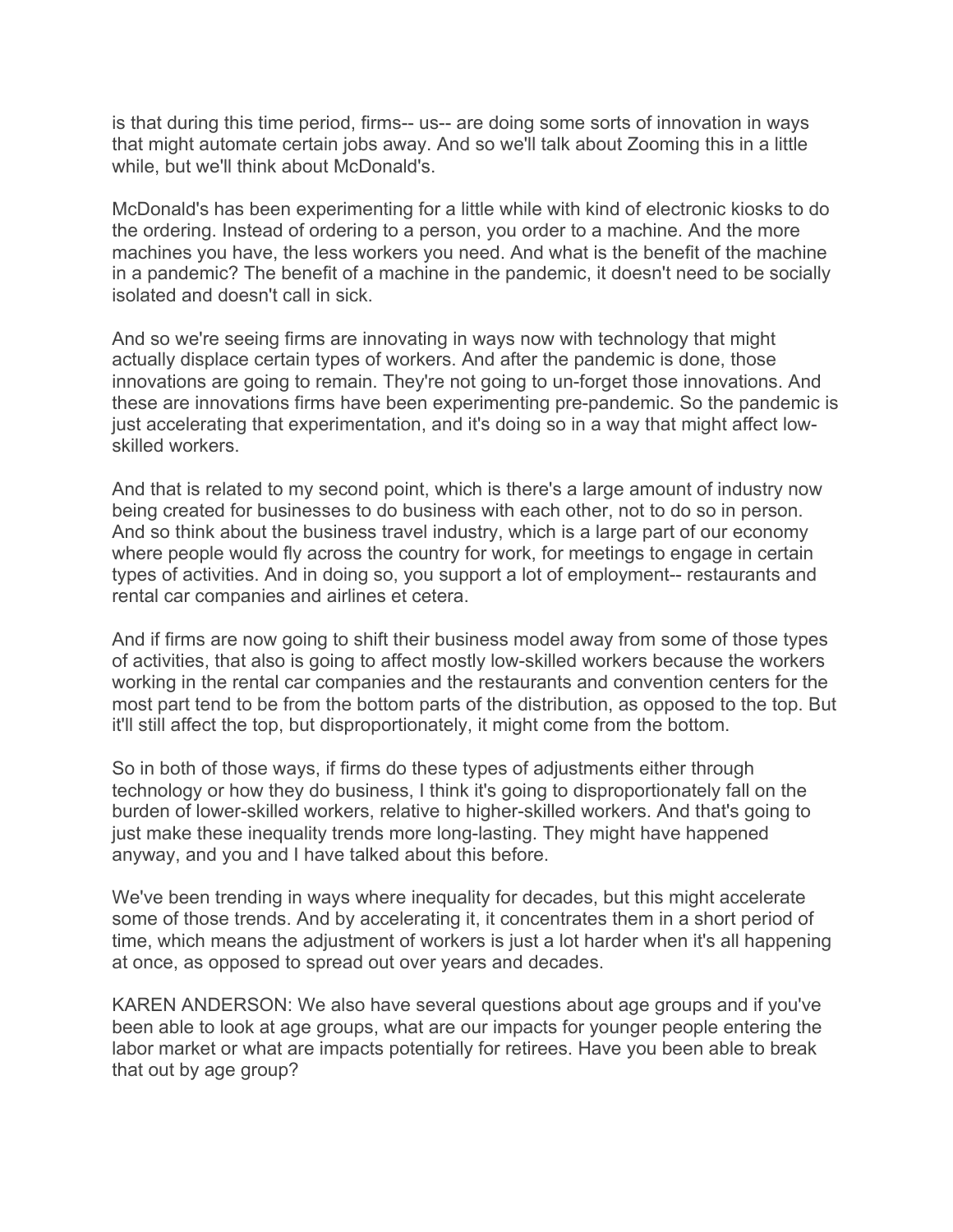ERIK HURST: Yeah, so in the paper, we do. We actually look at age differentials, in terms of employment loss. And for workers 30 to 60, there's not much variation by age. For younger workers, employment losses have been larger by about 4% or 5%, but that happens in all recessions. The young tend to be in the most fragile jobs. As you start getting tenure, your job gets a little bit more stable.

And so young workers tend to always be more cyclical than older workers, and we're seeing that in this recession as well. And as workers are entering into a labor market where not a lot of people are hiring, they are also sitting idle. So if you were lucky enough to get a job three years ago, you're much, much more likely to be employed now, given that very few firms are hiring on net right now. So younger workers are there. I imagine, the longer this goes on, the more effect it will have on recent graduates when firms just aren't going to be hiring.

On the other hand, we're also seeing larger declines for those over 60. Now, some of that, again, happens in recessions as people accelerate retirement and such. But in this recession, there's an additional effect that the health effects are disproportionately worse for workers as they age. And so some of the employment declines are likely also adjusting for older workers because those workers choose not to work for health reasons. And so again, for anyone from 30 to 60, there's no age gradient whatsoever. But for young workers and older workers, we are seeing larger declines.

KAREN ANDERSON: Here's a question from someone in the Booth community. How long before job losses affect mortgage markets and other markets?

ERIK HURST: Yeah, so the one thing on the flip side of all this is the government, during the last few months, have injected a huge amount of money for workers and firms to try to mitigate these adverse effects. Because we know the shock is going to be temporary, we want to make sure we preserve as much of the institutional capital as possible during the recession.

And so the government has been doing that through their huge programs in supporting bank lending and the PPP for small businesses and the unemployment benefit extension through the CARE Act. You're having all this money come in. And I think as the government has come in, they are actually mitigating some of the adverse effects- not all of them, but mitigating the adverse effects, particularly on lower-wage workers.

And some of our colleagues-- Joe Vavra and Peter Genam and Pascal Noel-- have this work looking at consumption. And despite employment losses being so much larger for lower-wage workers, consumption declines are exactly the same. And so how does that happen? Well, the government has come in and provided support to maintain consumption.

The longer this goes on, I am going to conjecture the amount of government support is going to get smaller and smaller. And if that happens, you're going to see more and more of these adverse events accumulating. With that, there's still adverse events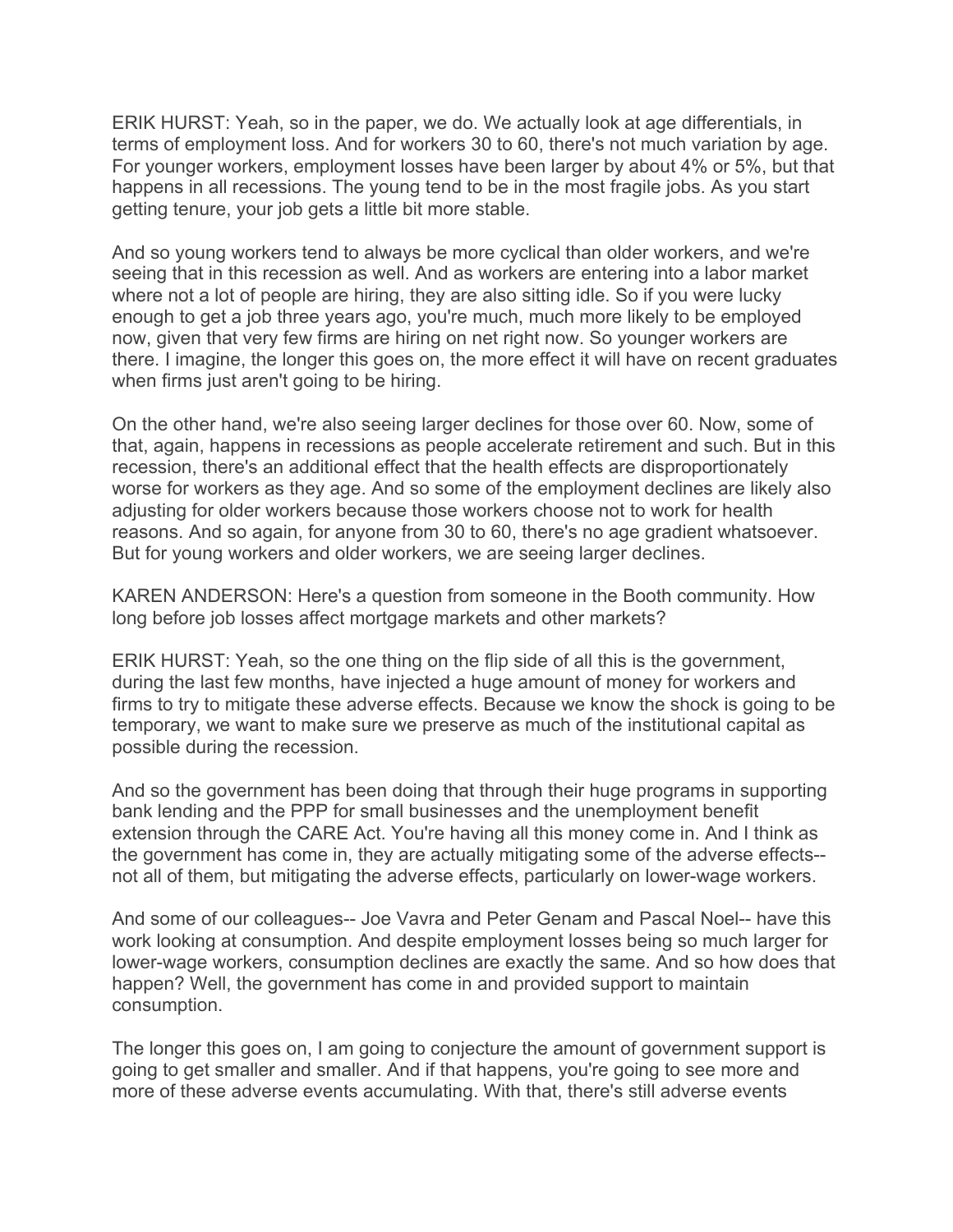accumulating, as people have to start paying rent regularly. Landlords might have forgiven for one or two months and unemployment benefits might help for a third month. But the longer this goes on, we're going to see more and more disruptions, and that's going to spill over into lots of markets, including the housing market.

KAREN ANDERSON: People are also curious about what you think of the government response. Do you want to give us your rating of the policy response, fiscal policy and monetary policy?

ERIK HURST: I'm awful at these things. I'm extremely awful at it. What I do know is that in response to a temporary shock, if it was going to be truly short lived, having some response to preserve the institutional capital is going to be important. The longer this goes on, the more expensive this gets because these are big numbers that we are doing.

And I think the government has done what I would say is a kitchen-sink approach. And they did it very fast to get lots of money out to lots of different sources to try to preserve as much institutional capital as possible. Was some of it likely less efficient than it might have been if we had months and months to design this? Of course, but it is far better than doing nothing to try to preserve some of the institutional capital.

What I'm wondering is how long there will be an appetite for this the longer this goes on. And again, if a vaccine isn't until 16 months or 12 months away, the economy is not going to rebound until there's a vaccine just because people, even people with resources, are just not wanting to consume a large sector of the economy, the social sectors where we interact together.

KAREN ANDERSON: All right, well, you almost answered it. I was going to pull someone who had a great question that I thought could be a great closing question. So we'll just--

ERIK HURST: Oh, look at me with my rambling.

KAREN ANDERSON: [INAUDIBLE]. So let's assume that in September we have an effective vaccine, we can get it to everybody in the US and the world. How long does it take us to get back to normal, and what does that normal look like? How close to prerecession levels do you think we can get?

ERIK HURST: OK, so normal is going to be in many different dimensions. What I think is if we had a full vaccine that was widely distributed, I would say that spending--

KAREN ANDERSON: September. We're working fast.

ERIK HURST: What?

KAREN ANDERSON: It's in September. We're working fast. Everyone's--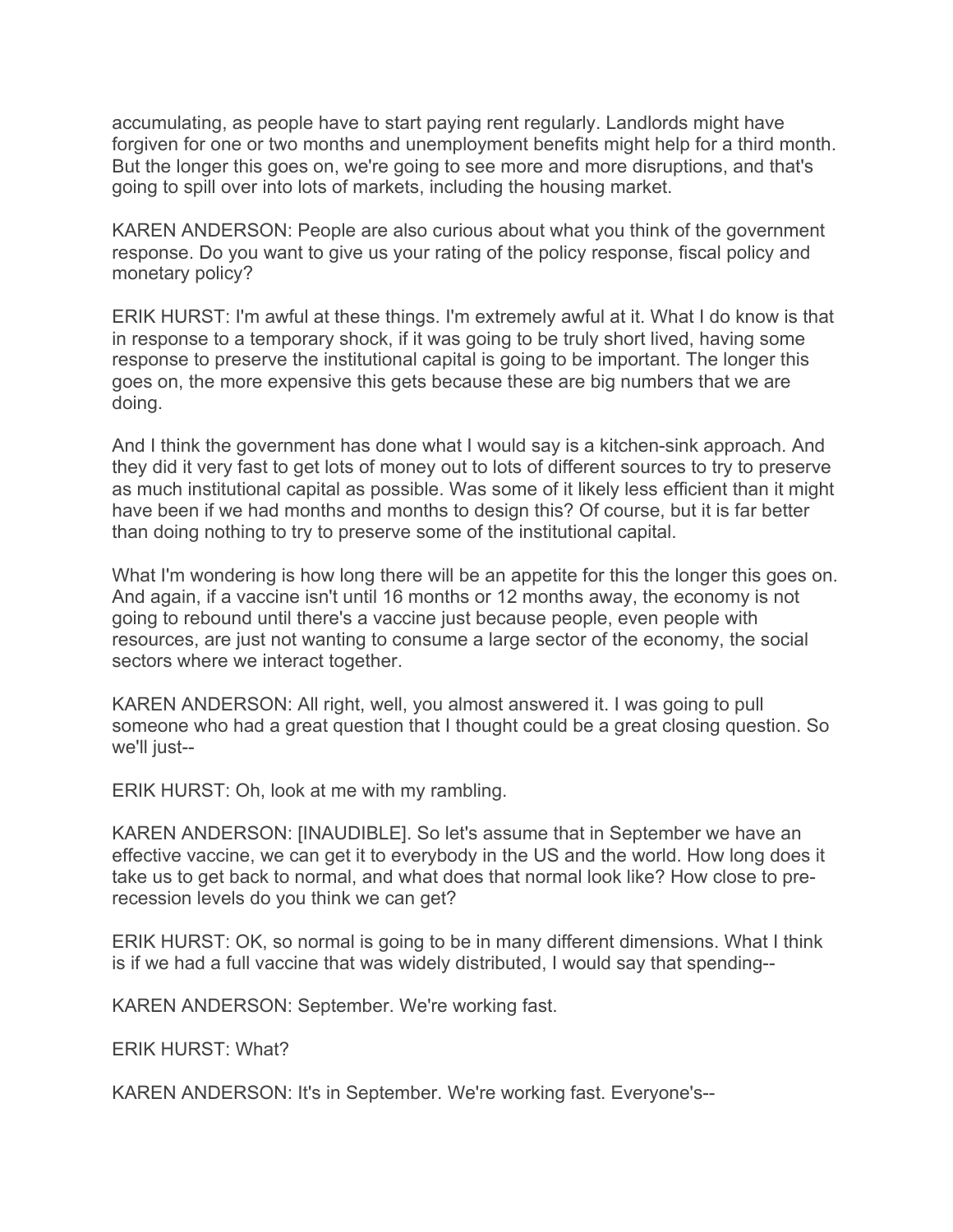## ERIK HURST: You're working--

## [INTERPOSING VOICES]

Spending levels will probably return to normal within four, five, six, seven months or something like that. And you'll get a huge jump right on impact, but it'll still take time. A large sector is the vacation sector, and people can't all of a sudden just go take a vacation right in the same week. So some of that spending is going to gradually come in, and some people might not be believing that the vaccine actually works. So it will take some range of time, but I assume relatively quickly.

What it also means in the labor market, which has occurred in every sort of recession that we've seen for the last 30-some years in the US, the labor market lags relative to the general economy. Why? Because it takes time for workers and firms to recreate those matches. And so if some of those matches got destroyed between February and even September, it's going to take even longer for the labor market to get back.

Firms are going to say, hey, you know, I could probably service the restaurant thing with half the employees for a little while. And then you're going to start seeing, well, maybe a disease comes back, so I don't want to hire everybody quickly. So there's always a delay in the labor market. So even at that time, if we got a vaccine in September, I imagine we wouldn't have unemployment back to pre-pandemic levels probably for another year and a half after that, based upon past recessions.

KAREN ANDERSON: All right, with that, we're at time. So is there anything you want to add?

ERIK HURST: No, it's perfect. This was fun. This was good.

KAREN ANDERSON: Perfect.

ERIK HURST: You're making it too hard for me. I usually walk around. People know I talk with my hands. This is a very different--

KAREN ANDERSON: I know.

ERIK HURST: --way for me to communicate.

KAREN ANDERSON: --you hear rounds of applause. I'll give you my applause. Thank you for a great presentation. Thanks to our audience for joining us. I think we had a really great crowd on today's video conference. And just look out for future events. BFI is going to make this a regular series. And so you'll hear from us, and we hope you'll tune back in.

ERIK HURST: Thank you very much, Karen. It was fantastic.